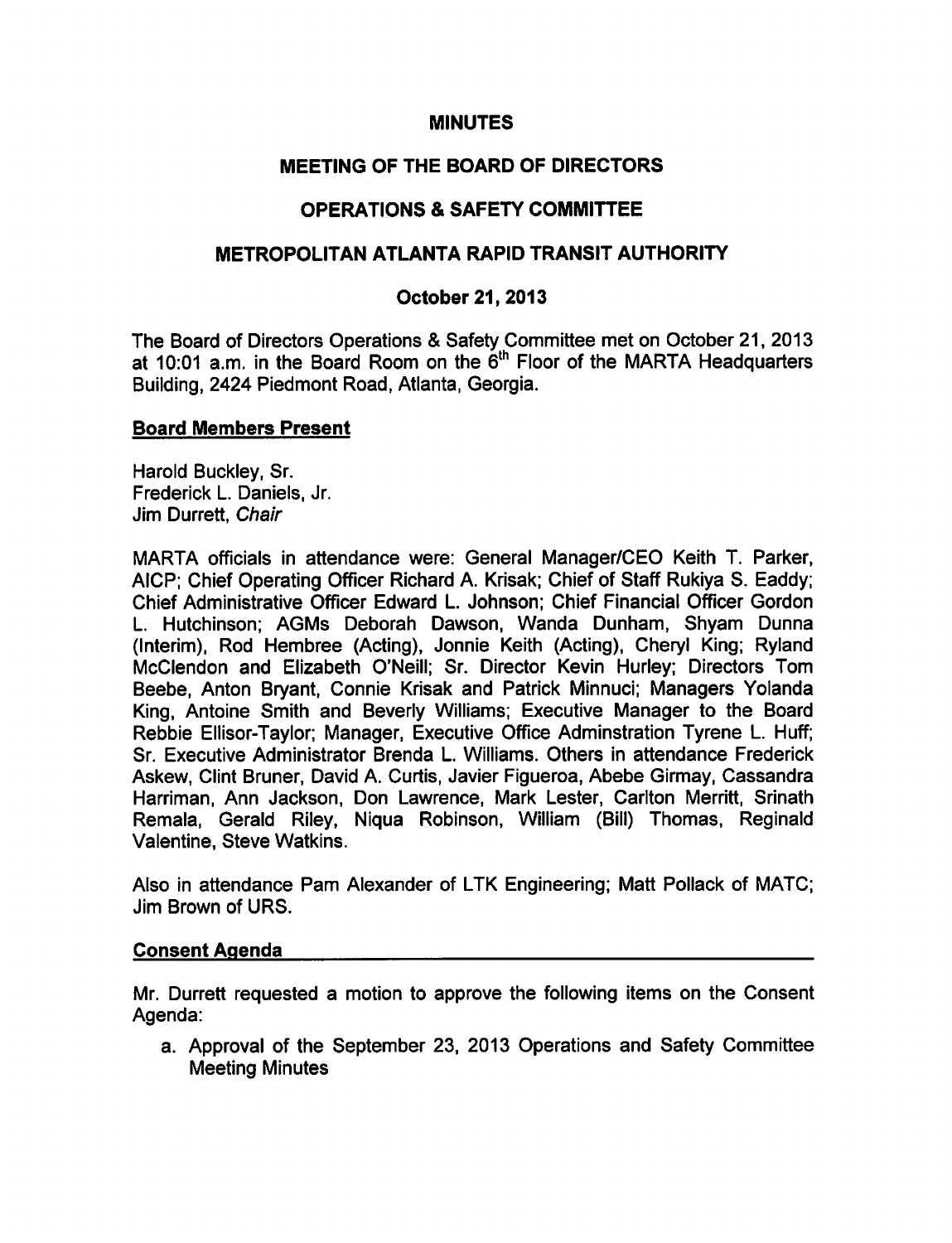- b. Resolution Authorizing the Award of a Contract for the Procurement and Disposal of Bus Batteries, CP B27930
- c. Resolution Authorizing the Procurement of Engine Fluid Analysis Services, CP B30149

On motion by Mr. Buckley seconded by Mr. Daniels, the Consent Agenda was unanimously approved by a vote of 3 to 0, with 3 members present.

#### Individual Agenda

Resolution to Accept the Contract for Project P19232, Design Build Solar Canopies at the Laredo Bus Maintenance Facility

Mr. Minnucci presented this resolution for Board of Directors' approval to accept the Contract for Project P19232, Design Build Solar Canopies at the Laredo Bus Maintenance Facility.

Mr. Daniels acknowledged that the DBE goal was 25% - MARTA achieved 35%. He added that the Authority should formally notify the public about these types of achievements.

Mr. Parker said MARTA sends notifications of DBE achievements to the Atlanta Business Chronicle and to those firms that are certified.

Mrs. Krisak said this project is one of MARTA's biggest success stories. It was completed within the projected timeline and on budget. Additionally, MARTA is seeing energy savings and what is not used is sold back to Georgia Power.

On motion by Mr. Buckley seconded by Mr. Daniels, the resolution was unanimously approved by a vote of 3 to 0, with 3 members present.

#### Briefing - Operation and Maintenance of the Atlanta Streetcar Project, RFP P26344

Mr. Krisak briefed the Committee on the Operations and Maintenance Contract that is being negotiated between MARTA and RATP Dev McDonald Transit (RDMT).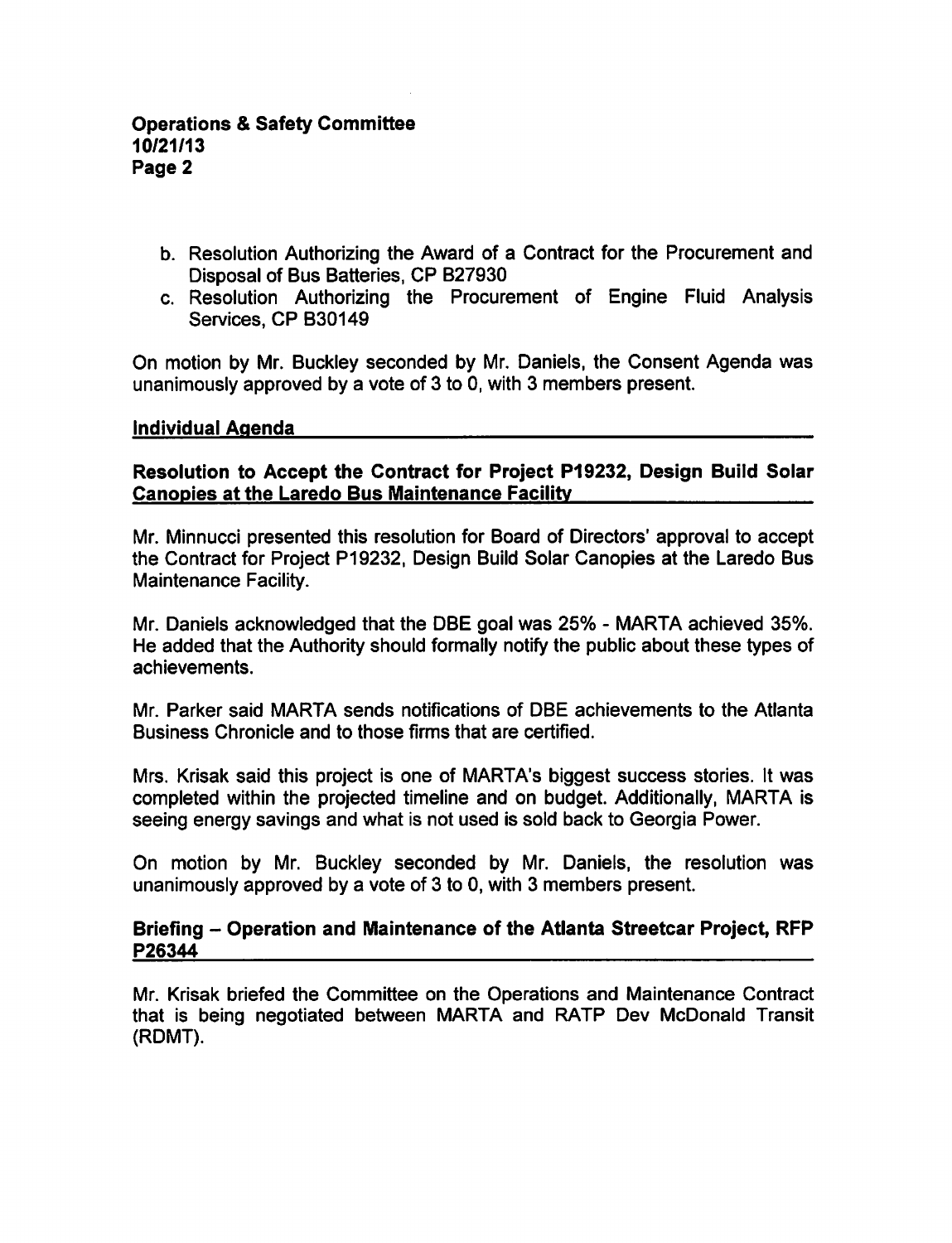- $\triangleright$  The Contract is to obtain services for the necessary staffing, processes, procedures, material and management needed to operate the Atlanta Streetcar in a safe, reliable and customer-first manner
- $\triangleright$  As the designated operator of the Tiger II funded Atlanta Streetcar Project, MARTA is responsible for the provision of Operations and Maintenance activities. These activities will be directed by the City of Atlanta (COA or "City") along with the Atlanta Downtown Improvement District and Downtown Atlanta Community Improvement District (collectively referred to herein as ADID), as to policy and service plan
- RDMT will work closely with COA, MARTA and ADID to operate and maintain the Atlanta Streetcar
	- Service standards and planning and policy decisions will be made by the COA and ADID
	- MARTA, in overseeing the Contractor, will be responsible for implementing those decisions.
- $\triangleright$  RDMT shall also be responsible for all operational activities of the Atlanta Streetcar service, as well as the maintenance of the entire Atlanta Streetcar fleet, systems and infrastructure as described in the Contract
- $\triangleright$  A source evaluation Committee, composed of MARTA, City of Atlanta and ADID representatives reviewed the three proposals received and deemed the proposal of RATP Dev McDonald Transit the most advantageous
- $\triangleright$  Currently the final terms of the contract are being negotiated by the Committee and it is MARTA's intent to bring a final Agreement to the Board of Directors at the November 4, 2013 Board meeting

Mr. Daniels asked what roles the representatives held on the Source Evaluation Committee.

Mr. Krisak said everyone had voting rights.

Mr. Durrett asked if City of Atlanta and ADID will go to governing bodies for approval.

Mr. Parker said the City approved the Intermodal Agreement.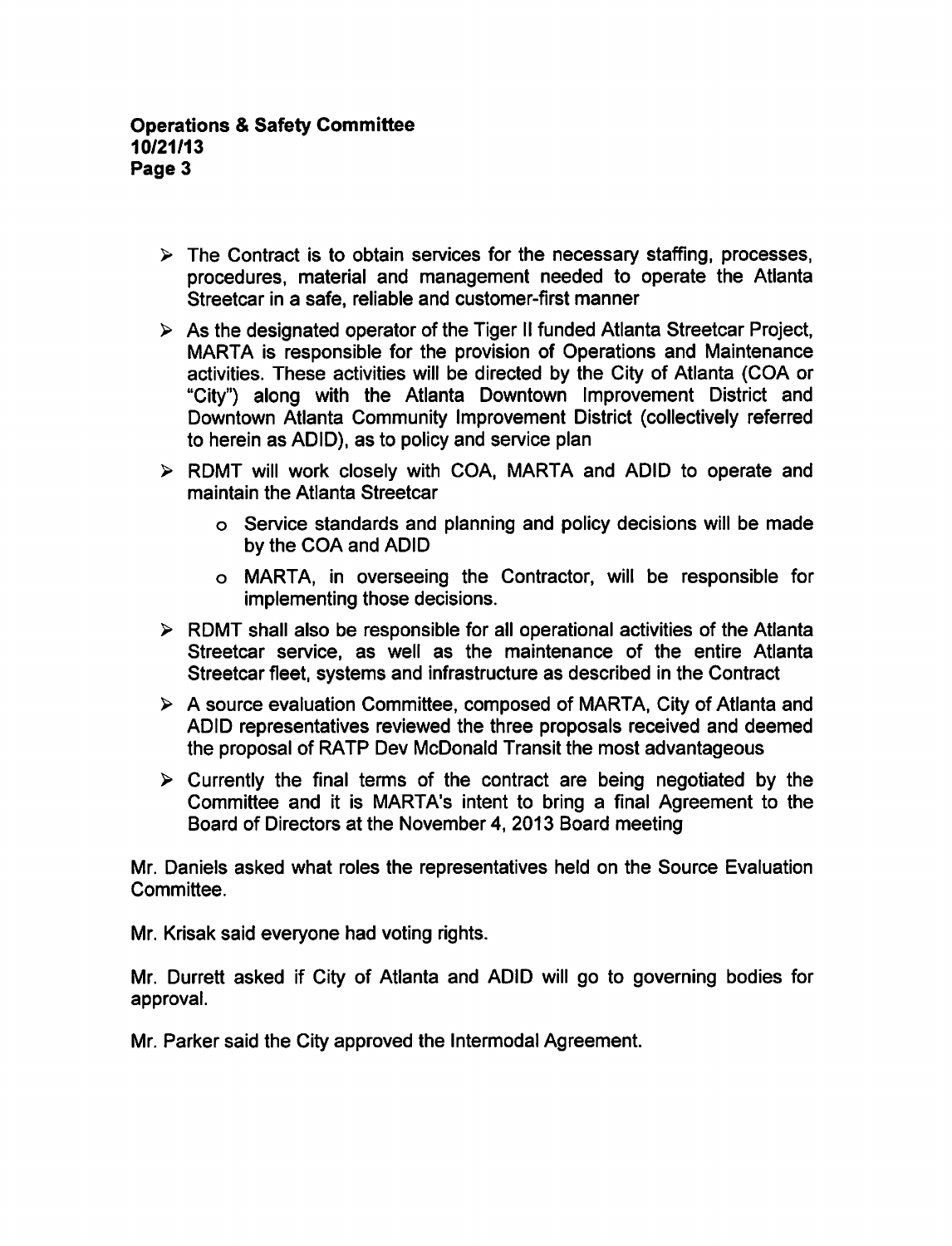# Briefing - Office of Vertical Transportation - A Success Story

Mr. Beebe briefed the Committee on MARTA's Office of Vertical Transportation.

### Timeline (past six years)

- 2008
	- Brake failure at Five Points Station
	- Negative Media
- 2009  $\bullet$ 
	- Child Fell
	- o Other high profile events
- 2010
	- ESI terminated
	- Schindler retained
	- Emergency Purchase Order
	- All escalators down
	- No Preventative Maintenance preformed
	- Men off modernization projects
- 2011
	- Consultant hired
	- Problem Diagnosed
	- Reaching out
- 2012
	- Office of Vertical Transportation formed
	- Properly staffed
	- o Inspectors QEI certified
	- T.E.A.M. (Together Everyone Achieves More)
- 2013
	- Tools to meet KPI
	- o Trend Analysis
	- Deficiency Tracking

### **Methodology**

- The Office of Vertical Transportation (OVT):
	- Recognized there were deep problems
	- Heeded the warnings
	- o Recognized a new model was needed
- OVT also quickly recognized: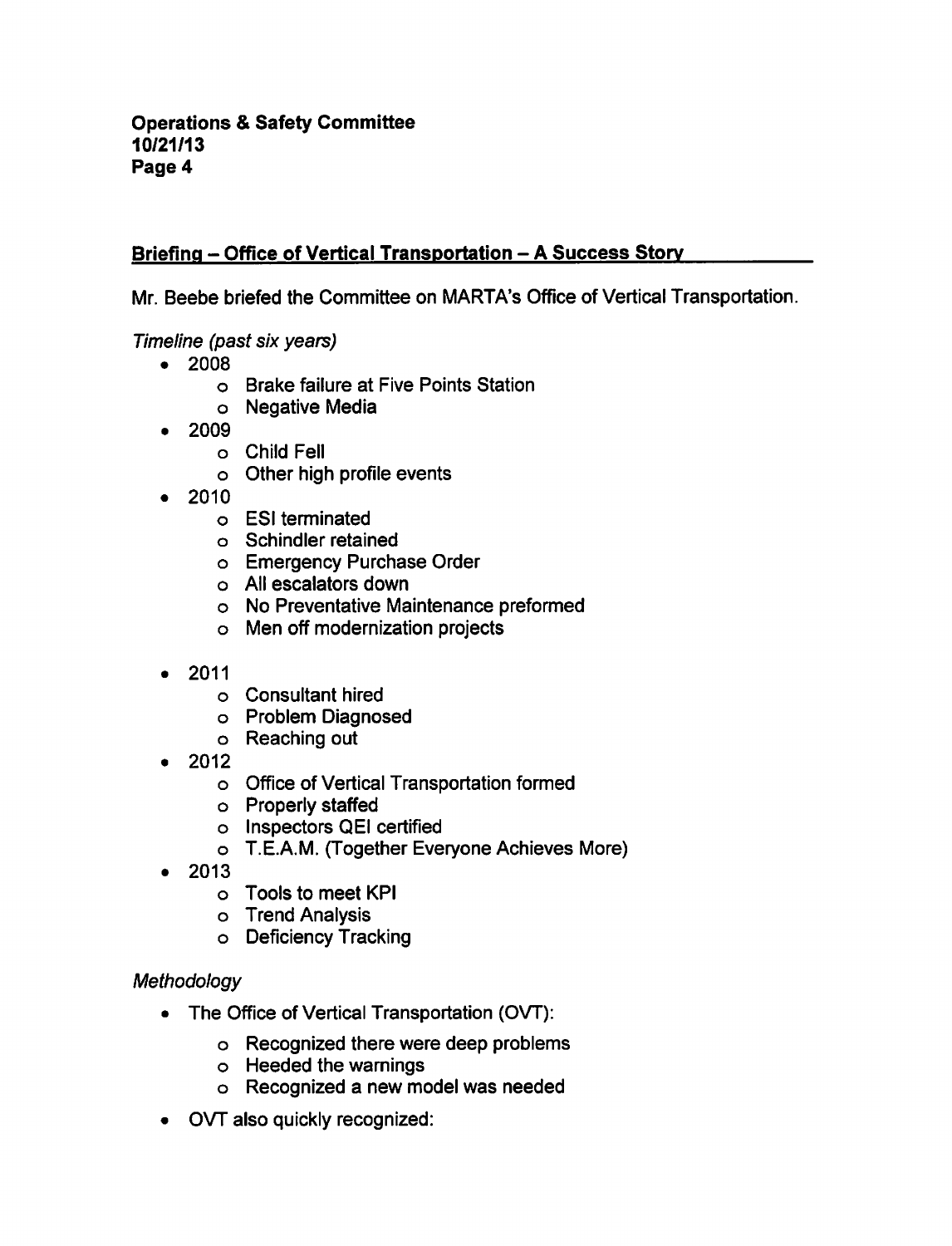#### **Operations & Safety Committee** 10/21/13 Page 5

- There was little to no team work
- There were no set processes or procedures for functions
- The office was 'reactive' in nature
- $\circ$  MARTA had an aging fleet in a harsh environment
- T.E.A.M. (Together Everyone Achieves More)
	- $\circ$  COO Krisak introduced the vision of of a three legged stool being only as strong as any one of its legs and they must work together
		- MARTA
		- **Exerch Bates**
		- Schindler

#### Procedures

- OVT reached out to MARTA's Quality Assurance (QA) Department
- Received Peer Review from the QA and Safety Department
- OVT now has 16 office procedures

### Trend Analysis

- Each day the trouble calls for all MARTA OVT equipment are entered into the office's Trend Analysis tool
- Once entered, it automatically updates a daily, weekly and monthly scorecard

## Aging Fleet

- Industry standard for life expectancy: 25 years
- Emphasis placed on Preventative Maintenance
- Sufficient inventory of key parts
- All units maintained with the strictest standards of safety
- If it is not safe, it is not in service
- All units are tested and meet required standards

### Modernization: The Future

- Will be finished with Group 1 in November (33 escalators)
- We were able to complete 2 added units
- Lessons learned
- RFP to address remaining Fleet (including elevators)